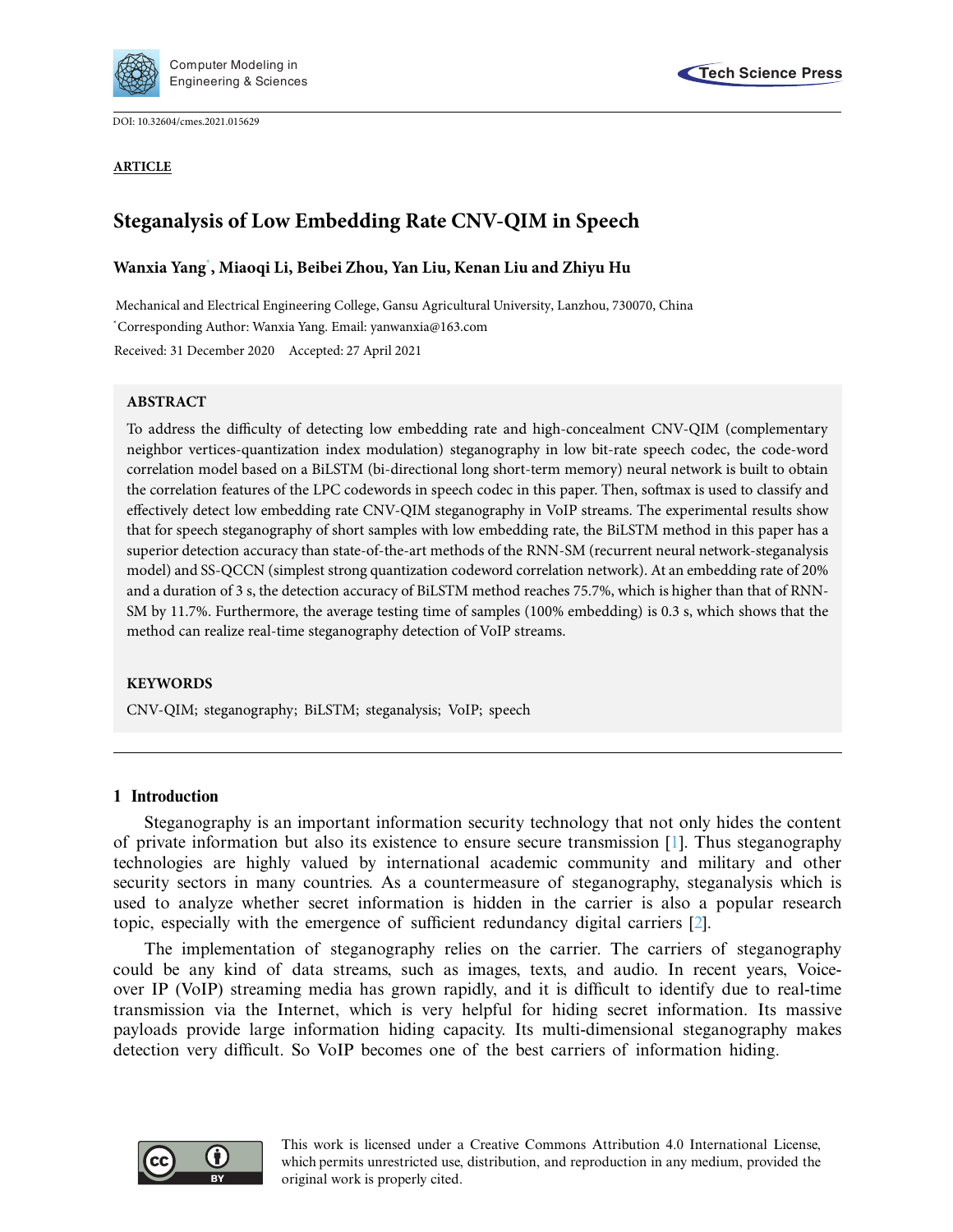To reduce band width and improve real-time communication, however, low bit-rate speech codec, such as G.729 and G.723 coders, are used for data compression in VoIP transmission [\[3](#page-13-2)[,4](#page-13-3)]. Among the various compression methods, vector quantization (VQ) is the most popular technology in low bit-rate speech coding due to its high compression efficiency and ability to ensure superb voice quality, which also provides a good opportunity for hiding information. Because secret information can be hidden when optimizing the quantized codebook by quantization index modulation (QIM), whose action cannot damage the structure of the carrier with high concealment. Furthermore, the synthesis-by-analysis (ABS) framework applied in low bit-rate speech coding can effectively compensate for the additional distortion caused by the information hidden during residual quantization. These factors make steganalysis for QIM challenging. At present, the complementary neighbor vertices (CNV) algorithm based on graph theory proposed by Xiao et al. [\[5\]](#page-13-4) is one of state-of-the-art VQ methods for hiding information, and it is the focus of this paper due to its detection difficulty.

Implementation process of the detection method in this paper is illustrated in [Fig. 1.](#page-1-0) Its main characteristics are real-time and fast, the reason is that VoIP is dynamic and real-time, so the steganography detection in VoIP is also real-time, such as the real-time data acquisition. Secondly, if detection is performed offline, it is impractical to cache huge the VoIP data on the network. However, online real-time detection is available. Therefore, a sliding window with window length l and step s is designed to facilitate rapid testing online detection.



<span id="page-1-0"></span>**Figure 1:** Steganalysis process

The remainder of this paper is organized as follows. In Section 2, we discuss the research status of speech steganalysis. In Section 3, a new steganalysis method based on the BiLSTM model is proposed. In Section 4, the detection algorithms designed in Section 3 are simulated, and the experimental results are analyzed. Section 5 concludes our work.

#### **2 Related Work**

There are many successful methods for detecting steganography in speech coding, especially for LSB steganography. However, in terms of theoretical basis, there are two main categories of features used to steganalysis: the decorrelation of the Mel Frequency Cepstral Coefficient (MFCC) based on the human auditory principle, and the Linear Prediction Coefficient (LPC) and Cepstral Coefficient (LPCC) based on the human vocal mechanism. The former feature is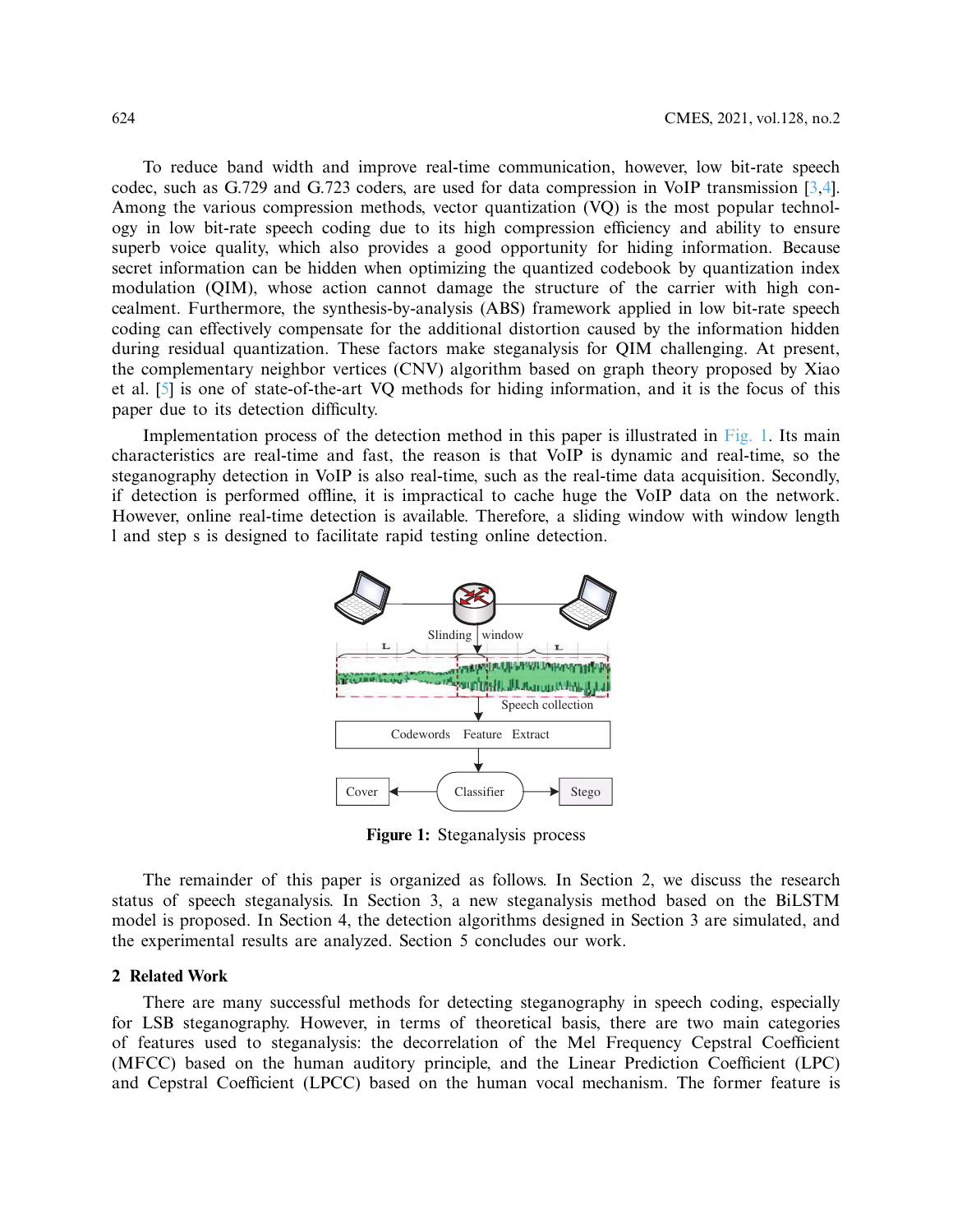mainly used in LSB steganalysis in high-speed speech coding with low compression rate, while the latter feature in low bit-rate parameter encoder is unsuitable for statistical analysis algorithm. The reason is that the meaning of each parameter in low bit-rate speech codec is not the same. Modifying some parameters by steganography will greatly reduce speech quality and even cause the distortion of speech signal. So the steganography in low bit-rate speech codec is usually implemented when optimizing codebook grouping, and the detection for it is totally different from that of LSB steganography. However, through the analysis of various steganography algorithms used in low bit-rate speech coding, corresponding steganalysis methods are proposed. For example, in [\[6\]](#page-13-5), histogram flatness, characteristic functions and variance were applied to successfully detect the steganography of the fixed codebook index in the spatial domain. Based on [\[6](#page-13-5)[,7\]](#page-13-6) added the local extremum of the histogram and a 0, 1 distribution probability difference to improve detection performance. Reference [\[8\]](#page-13-7) applied Markov correlation of the pulse bit to detect fixed codebook index steganography with a low embedding rate. By introducing the intra-frame and inter-frame codeword correlation network model, Li et al. [\[9](#page-13-8)[,10\]](#page-13-9) obtained accurate detection for pitch modulation steganography with certain detection difficulty in low bit-rate speech coding. References [\[11](#page-13-10)[,12\]](#page-13-11) extracted features of the distribution unbalance and loss correlation of codewords caused by steganography and achieved good detection results of QIM steganography of LPC in low bit-rate coders (G.723.1 and G.729). References [\[13](#page-13-12)[,14\]](#page-13-13) used multiple convolutional network to extract correlation features of the inputted signal to classify and achieved good results, but they lay particular emphasis on the analysis of steganographic speech at different duration.

For the above-mentioned methods, however, the features are manually selected and extracted for steganalysis, which has the following shortcomings. First, the manual selection of features cannot be applied well to the new steganography algorithm; i.e., it is not suitable for discontinuous CNV steganography. Second, voice data is a data stream for which the codewords of successive frames are correlated. However, traditional feature extract algorithms used small samples for classification cannot fully delineate the temporal information between the codeword sequence. Thus, how to fully mine information in the time and space domains of mass samples to improve the accuracy of detection is the crucial problem addressed in this paper. So the recurrent neural network (RNN) model with time memory is chosen to detect CNV-QIM steganography in low bit-rate speech codec in the paper, the model is further explained in the next subsection.

## **3 Speech Steganalysis Based on BiLSTM**

### *3.1 BiLSTM Model*

The LSTM model, which was proposed by Graves et al. in 2005 [\[15\]](#page-13-14), solved the vanishing gradient problem by using gates to selectively memorize information. Thus, it has been successfully applied in speech recognition, natural language processing, etc.  $[16, 17]$  $[16, 17]$ . For example, Lin et al.  $[18]$  $[18]$ used LSTM of RNN to obtain high-accuracy detection for QIM steganography in low bit-rate speech codec (G.729). However, language features, such as the causality between sentences, are logical. The standard LSTM model emphasizes the context information of past language while neglecting the context information of future language. To comprehensively express of semantic relationship between coding parameters in low bit-rate speech and the complete context information of language, the bidirectional LSTM network is designed to descript code-word correlation to get richer and more logical semantic features of speech. [Fig. 2](#page-3-0) shows a bi-directional RNN unfolded along the time axis.

The composition output of two layers is as follows  $[19,20]$  $[19,20]$  $[19,20]$ :

$$
y = W_{sy} s_t + W_{s'y} s'_t \tag{1}
$$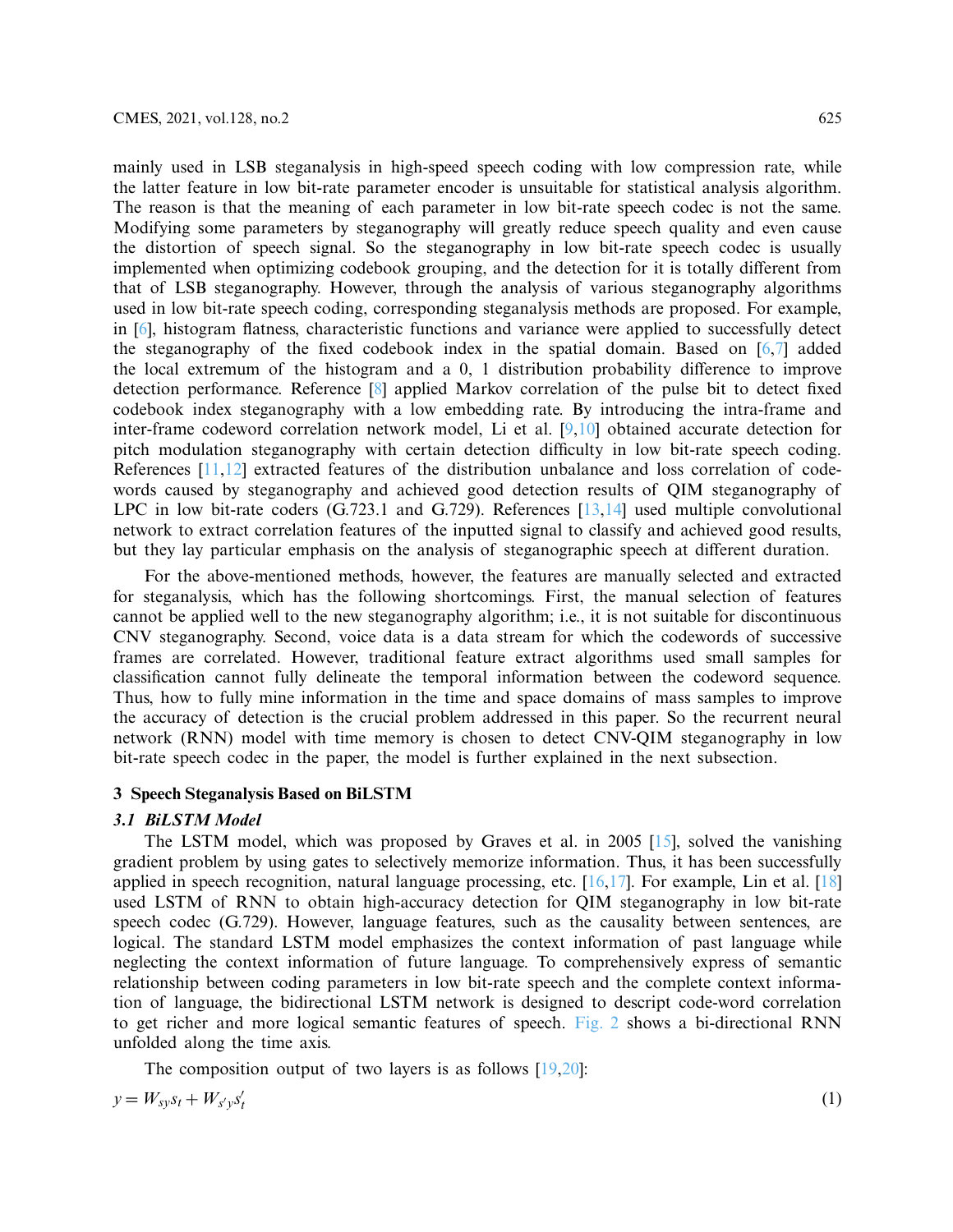

<span id="page-3-0"></span>**Figure 2:** BiLSTM model unfolding along the time axis

It is obvious that the BiLSTM neural network can better express input information of model compared with LSTM, because it can learn and express the semantic information in speech of both the forward and backward.

## *3.2 Code-Word Correlation Model*

Because speech are short-term stationary signals, they are segmented into short time frames in linear prediction coding, and each frame (10 ms for one frame in G.729 encoder and 30 ms for one frame in G.723 encoder) is analyzed to obtain the optimal LPC, which is then converted to a linear spectral frequency (LSF) quantized by three splitting vectors  $(s_1, s_2, s_3)$ . Here, each  $s_i$  (*i* = 1, 2, 3) corresponds to a codebook  $L_i$  (*i* = 1, 2, 3), whose codeword space is $\{v_i^1, v_i^2, \ldots v_i^{|L_i|}\},$ where  $v_i^k$  represents the *k* codeword of the codebook  $L_i$  and  $|L_i|$  is the number of codewords in *Li*. Here, the codewords are one of the main parameters which contain rich voice information. Therefore, there is a strong correlation between the intra-frame and inter-frame codeword and is the main object analyzed in this paper. Which is easy to understand, because speech is the expression of language in the sound. Language is composed of words, and there are rich semantic relations and correlated between the forward and backward words. So the codewords in the coding streams of speech are correlative. In addition,  $[11,12]$  $[11,12]$  used the first-order Markov to model the codeword sequence of speech frame, and applied the state transition probability to quantify the correlation between codewords. However, QIM steganography will alter the correlation of the original codeword distribution while without changing the size of the codeword itself. In this paper, the distribution of the codeword in voice fragments of Chinese male and female is analyzed and the results are shown in [Figs. 3a](#page-4-0) and [3b,](#page-4-0) respectively. It can be seen that the distribution significant change of the codeword before and after steganography in the experiment. So we design a model based on BiLSTM to delineate distribution change of codeword in codebook *Li* caused by steganagraphy. We then use softmax to distinguish cover speech and stego speech. The specific steps of establishing the model are as follows:

The model constructed in this paper consists of two layers of LSTM units (as in [Fig. 4\)](#page-4-1). The first layer is the input layer with *N*<sub>1</sub> BiLSTM units defined as  $U_1 = \{u_{1,1}, u_{1,2} \cdots u_{1,n}\}$ , and the second layer contains  $N_2$  standard LSTM units defined as  $U_2 = \{u_{2,1}, u_{2,2} \cdots u_{2,n2}\}$ , where  $N_1$  and  $N_2$  are both 50 determined by experiment in case of considering detection accuracy and efficiency. If the conversion function of the LSTM unit is defined as  $f$ , then when the input sequence is  $I = \{i_1, i_2 \cdots i_t\}$ , the output sequence is  $O = \{o_1, o_2 \cdots o_t\}$ , as follows:

$$
O_j = f(I_{1:j})
$$
\n<sup>(2)</sup>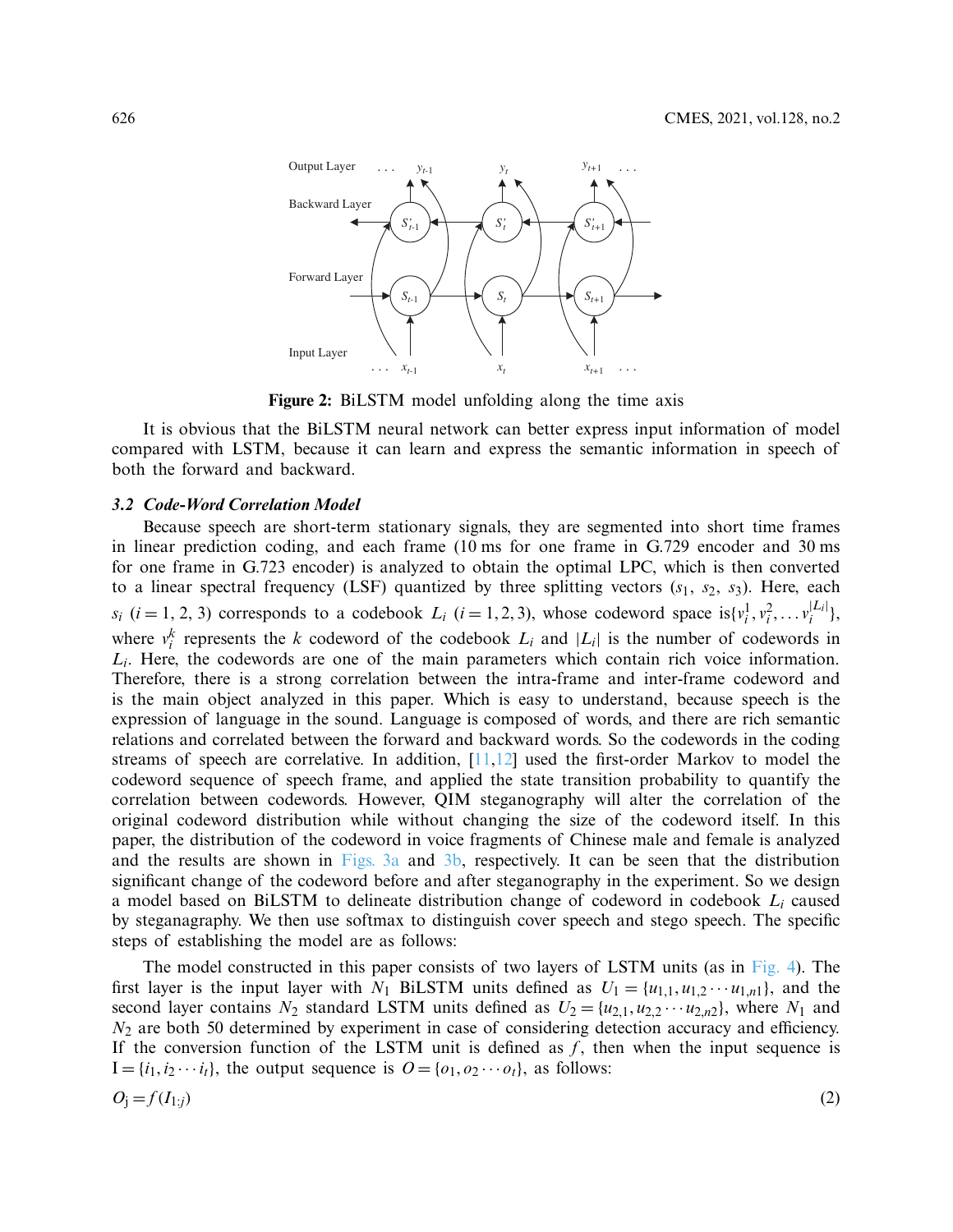

**Figure 3:** Disturbance to the codeword sequence by the CNV-QIM steganography (a) male (b) female

<span id="page-4-0"></span>

<span id="page-4-1"></span>**Figure 4:** Code-word correlation model

Firstly, as [Fig. 4,](#page-4-1) we define all codewords of the *T* frame in a speech sample as matrix *X* as follows:

$$
X = \begin{bmatrix} x_{1,1} & x_{1,2} & \cdots & x_{1,T} \\ x_{2,1} & x_{2,2} & \cdots & x_{2,T} \\ x_{3,1} & x_{3,2} & \cdots & x_{3,T} \end{bmatrix}
$$
 (3)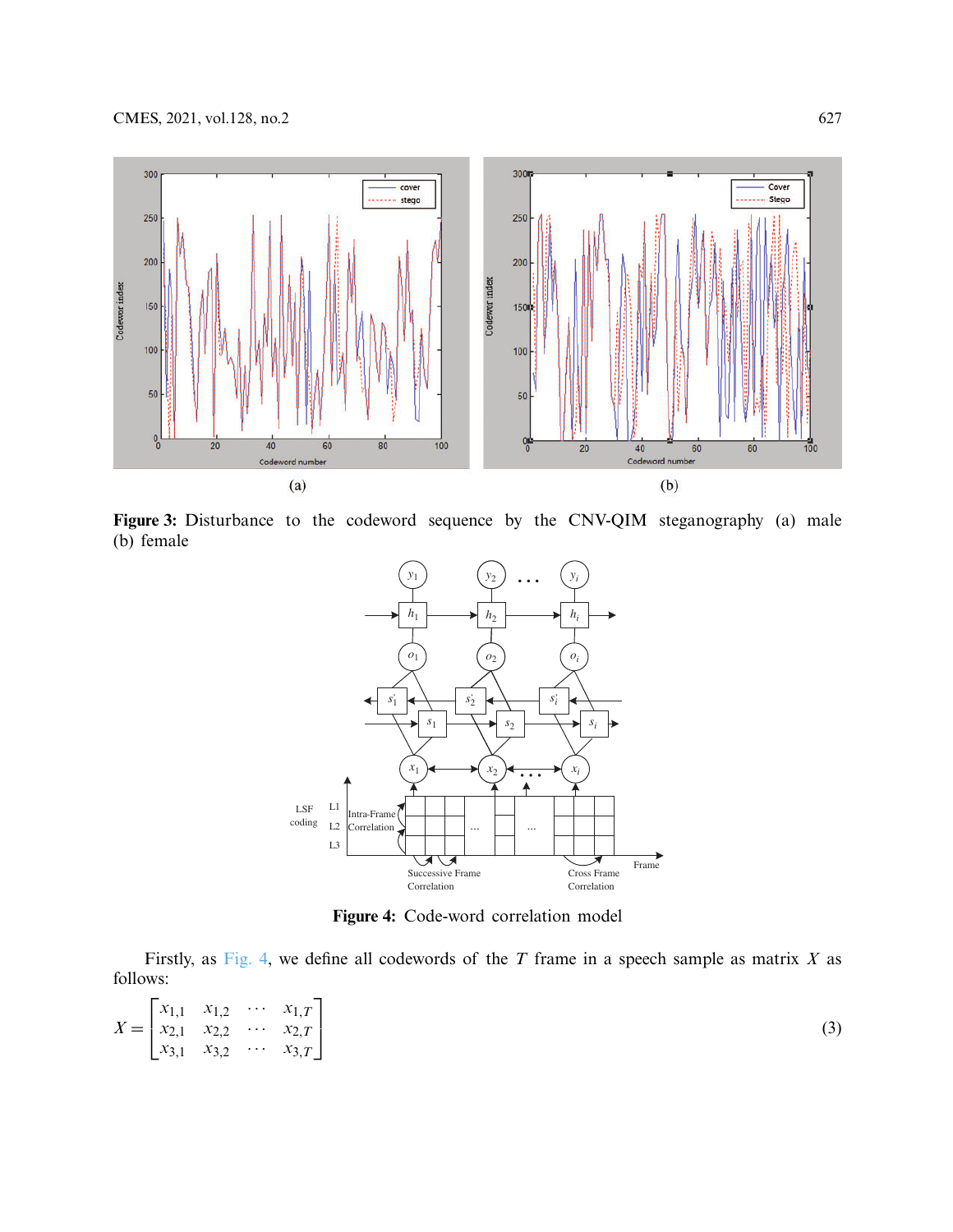where  $x_{1,i}$ ,  $x_{2,i}$  and  $x_{3,i}$  represent the LPC coefficients of frame *i* in codebooks  $L_1$ ,  $L_2$  and  $L_3$ , respectively. For G.729 encoders,  $x_{1,i}$ ,  $x_{2,i}$  and  $x_{3,i}$  are coded with 7 bits, 5 bits and 5 bits, while codebooks *L*1, *L*<sup>2</sup> and *L*<sup>3</sup> contain 128, 32 and 32 codewords, respectively. Since steganography changes only  $L_1$ ,  $L_2$  and  $L_3$ ,  $X$  contains all the information used for steganalysis and serves as the input data of the code-word correlation model.

Secondly, we define forward and backward input weights of codewords *X* to BiLSTM units in the first layer, these weights reflect how much we should value each codeword, which are expressed in a  $3 \times n1$  matrix *A* and *A'* as follows, respectively:

$$
A = \begin{bmatrix} a_{1,1} & a_{1,2} & \cdots & a_{1,n1} \\ a_{2,1} & a_{2,2} & \cdots & a_{2,n1} \\ a_{3,1} & a_{3,2} & \cdots & a_{3,n1} \end{bmatrix} \quad A' = \begin{bmatrix} a'_{1,1} & a'_{1,2} & \cdots & a'_{1,n1} \\ a'_{2,1} & a'_{2,2} & \cdots & a'_{2,n1} \\ a'_{3,1} & a'_{3,2} & \cdots & a'_{3,n1} \end{bmatrix}
$$
 (4)

where for each BiLSTM unit  $u_{1,i}$ , there are two groups of three input weights  $a_{1,i}$ ,  $a_{2,i}$  and  $a_{3,i}$  $(a'_{1,i}, a'_{2,i}$  and  $a'_{3,i}$ ) multiplied by input codewords  $x_{1,i}, x_{2,i}$  and  $x_{3,i}$ , respectively, and the two sets of obtained values are added to form the final input value at each time period. To more specific, the input information value for  $u_{1,i}$  at time *t* is

$$
d_{i,t}^1 = (a_{1,i} + a'_{1,i})x_{1,t} + (a_{2,i} + a'_{2,i})x_{2,t} + (a_{3,i} + a'_{3,i})x_{3,t}
$$
\n<sup>(5)</sup>

Here, let  $A_{1,i} = a_{1,i} + a'_{1,i}$ , and  $A_{2,i}$  and  $A_{3,i}$  are obtained in the same way. Then

$$
d_{i,t}^1 = A_{1,i}x_{1,t} + A_{2,i}x_{2,t} + A_{3,i}x_{3,t}
$$
\n<sup>(6)</sup>

We define  $D^1$  as matrix consisting of  $d_{i,t}^1$  together, i.e.,

$$
D^{1} = \begin{bmatrix} d_{1,1}^{1} & d_{1,2}^{1} & \dots & d_{1,T}^{1} \\ d_{2,1}^{1} & d_{2,2}^{1} & \dots & d_{2,T}^{1} \\ \dots & \vdots & \vdots & \vdots \\ d_{n1,1}^{1} & d_{n1,2}^{1} & \dots & d_{n1,T}^{1} \end{bmatrix}
$$
(7)

Then, the output of  $u_{1,i}$  at t is:

$$
o_{i,t}^1 = f(D_{i,1:t}^1) = f(a_{i,1}X_{1,1:t} + a_{i,2}X_{2,1:t} + a_{i,3}X_{3,1:t})
$$
\n(8)

<span id="page-5-0"></span>We define  $O^1$  as matrix gathering all first layer outputs from start to end when input data is *X*, i.e.,

$$
O^{1} = \begin{bmatrix} o_{1,1}^{1} & o_{1,2}^{1} & \dots & o_{1,T}^{1} \\ o_{2,1}^{1} & o_{2,2}^{1} & \dots & o_{2,T}^{1} \\ \dots & \vdots & \vdots & \vdots \\ o_{n1,1}^{1} & o_{n1,2}^{1} & \dots & o_{n1,T}^{1} \end{bmatrix}
$$
 (9)

At each time, each BiLSTM unit can provide independent output based on the input data and the last state to acquire the preliminary past and future information of codewords. To deeply mine the intrinsic relationships of feature data, we stack another LSTM unit layer to the first layer of the BiLSTM unit in this model, as shown in [Fig. 4,](#page-4-1) and  $O<sup>1</sup>$  is the input data of the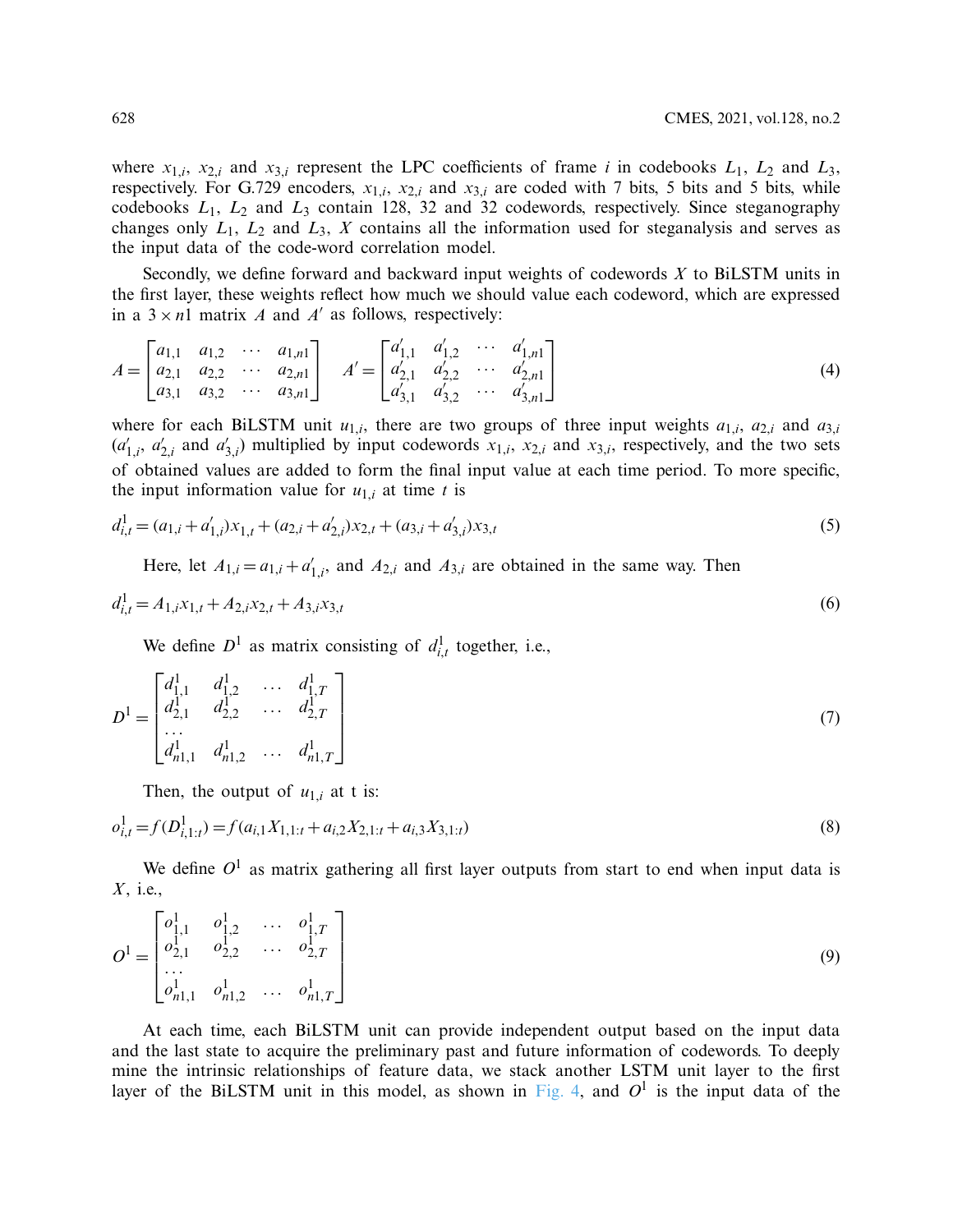second layer network. For simplicity, the second layer of LSTM has only a forward recurrent neural network layer, but the input and output calculation processes of each unit are similar to those of the first layer unit. Therefore, according to the definition and reasoning process from input to output of the BiLSTM unit, the final output matrix *Y* (as [Eq. \(10\)\)](#page-5-0) given by formula  $Y_j = f(O_j^1)$  of the entire model can be calculated. The matrix *Y* s also the final correlation feature of all codewords in codebooks *L*1, *L*<sup>2</sup> and *L*3, and it can be used for classification.

|  |  | $Y = \begin{bmatrix} y_{1,1} & y_{1,2} & \dots & y_{1,T} \\ y_{2,1} & y_{2,2} & \dots & y_{2,T} \\ \dots & & & & \\ y_{n2,1} & y_{n2,2} & \dots & y_{n2,T} \end{bmatrix}$ |
|--|--|---------------------------------------------------------------------------------------------------------------------------------------------------------------------------|
|  |  |                                                                                                                                                                           |

### *3.3 Feature Classification Model*

A linear combination of matrix *Y* can be used as a classification feature to determine whether the original speech is steganographic, but to state the contribution of each feature for classification, the detection weight (DW) matrix  $E(n_2 * T)$  of the model output is defined. Before classification, the output matrix *Y* is multiplied by DW; then, the classification feature  $O^2$  is obtained through linear combinations of their products, as given by [Eq. \(11\).](#page-6-0)

<span id="page-6-0"></span>
$$
O^2 = \sum_{i=1}^{n2} \sum_{j=1}^{T} Y_{i,j} E_{i,j}
$$
 (11)

In order to facilitate classification, the output  $O^2$  is normalized in [0,1] by the sigmoid function to obtain the final output  $O^3$ .

$$
O^3 = S(O^2) = S\left(\sum_{i=1}^{n2} \sum_{j=1}^{T} Y_{i,j} E_{i,j}\right)
$$
 (12)

We set a detection threshold of 0.5 based on the conventional definition of a threshold in classification. Therefore, the final detection results are determined based on  $O^3 > 0.5$  (i.e., if  $O^3 >$ 0.5, there is steganography speech; otherwise, it is normal speech).

However, the longer the speech sequence, the faster the growth of the DW matrix, thus slowing the efficiency of training and testing processes. Furthermore, having too many features will increase the possibility of overfitting. To solve this problem, the model is set to output only the feature value of the last unit at T-time; i.e., only  $y_{1:n2,T}$  is a classification feature. Note that the final outputs at end time *T* count on all outputs at all time steps from the first layer because of LSTM's memorizing ability. In addition, DW is reduced to  $N_2$  fixed vectors that do not vary with the length of the input sequence. Therefore, the final output features of the correlation model used to classify are calculated as follows:

$$
O3 = S(O2) = S\left(\sum_{i=1}^{n2} Y_{i,T} E_i\right)
$$
\n(13)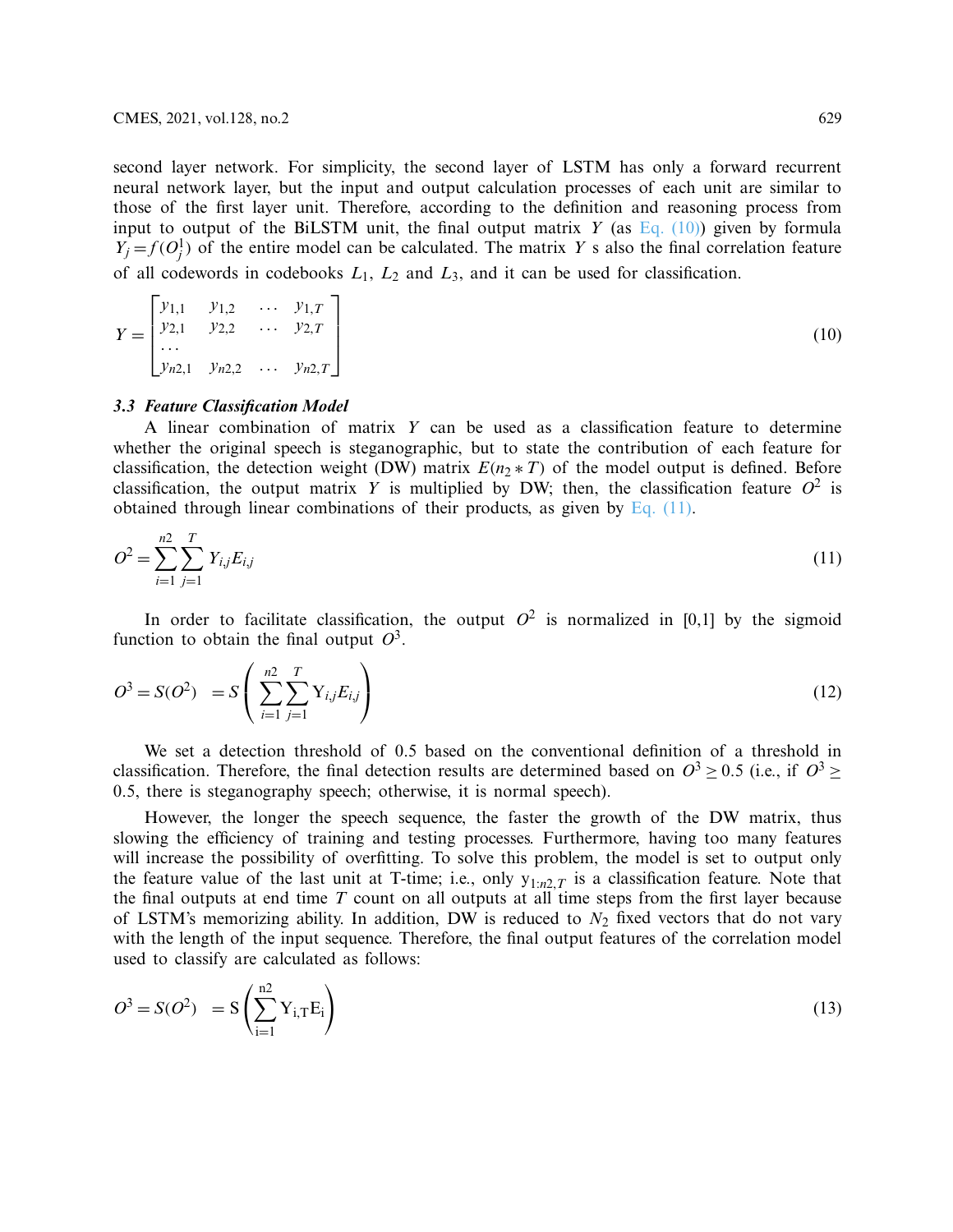## *3.4 Steganalysis Based on BiLSTM*

The steganalysis process of the method is shown in [Fig. 5.](#page-7-0) The specific procedure is as follows:

- (1) The original data is speech samples encoded by G.729a, and the hidden data is obtained by CNV-QIM steganography while encoding. They are segmented by designing sliding windows to acquire more data to train the model.
- (2) The features are extracted from each segment of the original and hidden data to constitute the cover and stego feature sets, which are the codeword sequence of speech coding parameters but not the statistical features of the speech signal, where the stego feature set is positive sample 1 and the cover feature set is negative sample 0.
- (3) Before training the BiLSTM model using features, it is necessary to preprocess the feature sets into the three-dimensional tensor data for input BiLSTM unit, where the first dimension is the number of samples (batch size), the second is dimensionality of samples, and the third is the length of the sample sequence. Next, Multi-layer LSTM cell model is trained with preprocessed feature data. Finally softmax is used to classify the output data of model.
- (4) In the prediction model, the feature data preprocessed in the same way as in Step (3) is input into the trained model for identification, then the model outputs a two-dimensional matrix as a result. The first dimension of the matrix is the number of feature samples, and the second dimension is the mark of seganogrphy or not.



<span id="page-7-0"></span>**Figure 5:** Steganalysis flow chart

## **4 Experiment and Result Analysis**

For an excellent CNV-QIM steganography algorithm based on codebook index in LPC domain, we design steganalysis algorithm based on BiLSTM network and sliding window and carry out experiments (take G.729a coder as an example). The experiment is mainly divided into two processes: the first is the collection and preprocessing of the speech corpus, the second is the training of the model and the comparative experiment.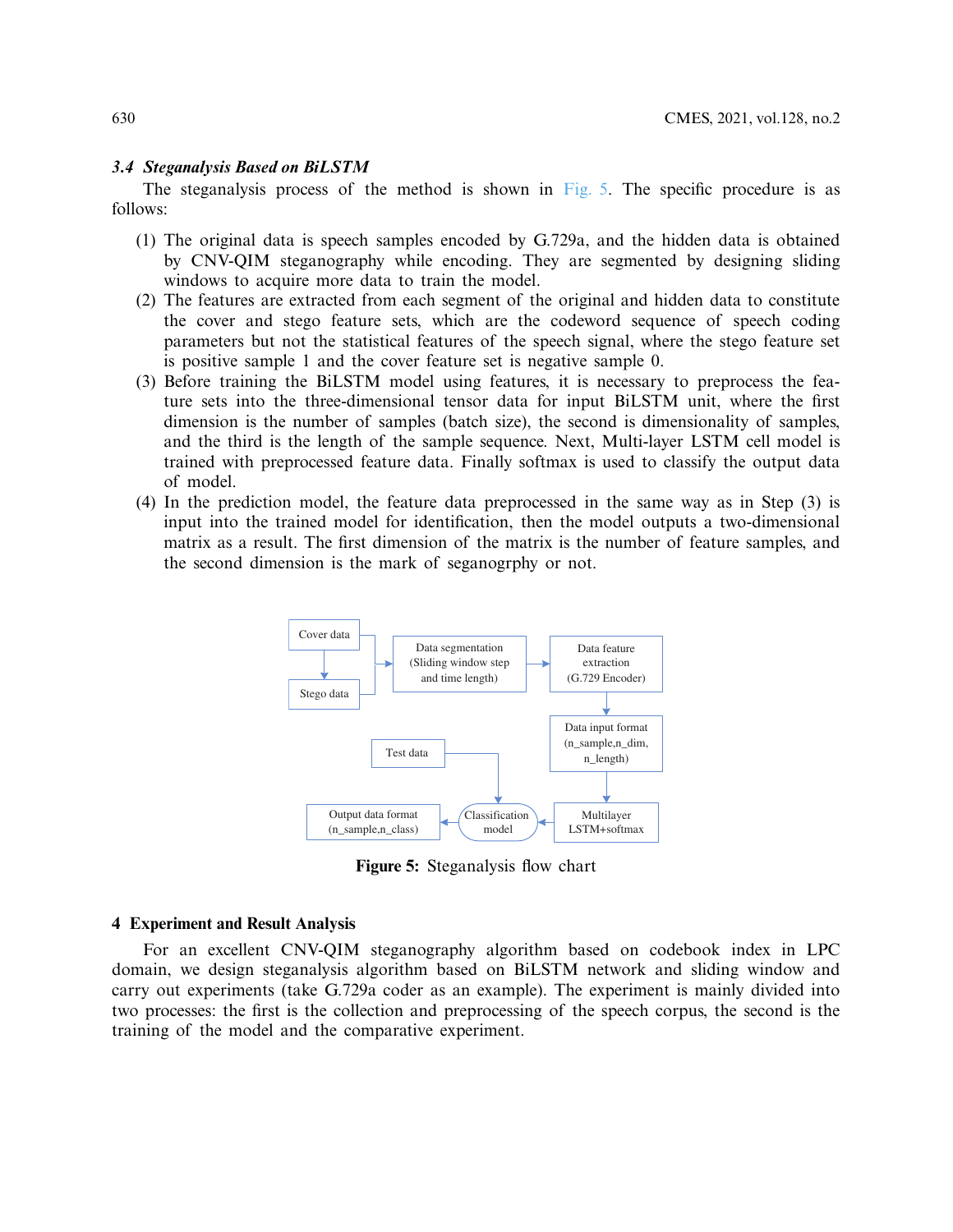#### *4.1 The Collection and Preprocessing of Corpus*

- (1) We collect 98 h of Chinese and English speech samples which are from different male and female speakers in PCM format for forming hybrid speech sample dataset. And these speech samples are filtered through a second-order high-pass filter with a cut-off frequency of 140 Hz.
- (2) Filtered speech is encoded by G.729A and segmented into 3, 5 and 10 s samples, respectively, by the sliding window method to form the original speech sample.
- (3) The original speech is framed by 80 sample points (10 ms) for short-term LPC analysis. The obtained LPC coefficient is converted to an LSF coefficient for 2-level vector quantization. The first level is a 10-dimensional codebook coded with 7 bits, at the second level of quantification, the 10-dimensional vector is split into two 5-dimensional vectors coded with each 5 bits. The corresponding codebooks are  $L_1$ ,  $L_2$  and  $L_3$ , respectively, and the codewords are extracted from them to form the cover features.
- (4) The CNV steganography is performed while encoding the samples in Step (2), and 7 bits, 5 bits and 5 bits codewords in three codebook *L*1, *L*<sup>2</sup> and *L*<sup>3</sup> are modified in steganography. Thus, only these codewords are extracted for detection to constitute stego features.
- (5) In order to verify relationship among embedding rate, sample duration and detection accuracy, the embedding rates of samples in this experiment are 100%, 50% and 20%, respectively, and the sample length of each embedding rate is segmented into 3, 5 and 10 s.

# *4.2 The Training of the Model and Comparative Experiment*

The preprocessed original and steganographic features of samples are mixed. For example, the original feature of 3 s and the steganographic feature of 3 s with 100% embedding rate are blended. Next, 70% of the mixed features (cover and stego) are applied to train the BiLSTM model, and the remaining 30% are used to evaluate the model. Finally, 9000 mixed samples are randomly selected to test the model. Considering the detection accuracy, training time and testing time, we set two layers of LSTM in training model, each of which has 50 units; dropout\_W  $=$ 0.2, dropout\_U = 0.2, loss = 'binary\_crossentropy', optimizer = 'adam', and batch\_size = 32. We use classification accuracy rate, false positive rate (FP) and false negative rate (FN) to evaluate the performance of model. In the model constructed in this paper, notably, the number of BiLSTM units  $N_1$  and LSTM units  $N_2$  is particularly important. Therefore, the accuracy, training time and prediction time of the four models with  $N_1 = 40$ ,  $N_2 = 50$ ,  $N_1 = 50$ ,  $N_2 = 60$ ,  $N_1 = 60$ ,  $N_2 =$ 50, and  $N_1 = N_2 = 50$  are designed and firstly compared in the experiment, the results are shown in [Tab. 1.](#page-9-0) As can be seen from [Tab. 1,](#page-9-0) the accuracy of the model with  $N_1 = N_2 = 50$  is higher than the other two models, and its training time and prediction time are the shortest. In general, the model with  $N_1 = N_2 = 50$  is selected for the subsequent comparative experiments, namely, the method in this paper is compared with the detection methods of RNN-SM [\[18](#page-14-1)], IDC (index distribution characteristics) [\[12\]](#page-13-11) and SS-QCCN [\[11\]](#page-13-10). In addition, IDC and SS-QCCN are realized based on SVM, and they cannot detect large samples effectively. Therefore, we randomly extract 4000 samples from mixed features for training IDC and SS-QCCN model and 2000 samples for testing their models. In particular, in order to show the advantages of our detection method for low embedding steganography in short-term speech, the comparative experiments of four methods when the embedding rate of 3%, 5% and 9%, durations of 3 s are conducted. The experimental results of various methods are shown in [Tabs. 2–](#page-9-1)[4.](#page-11-0)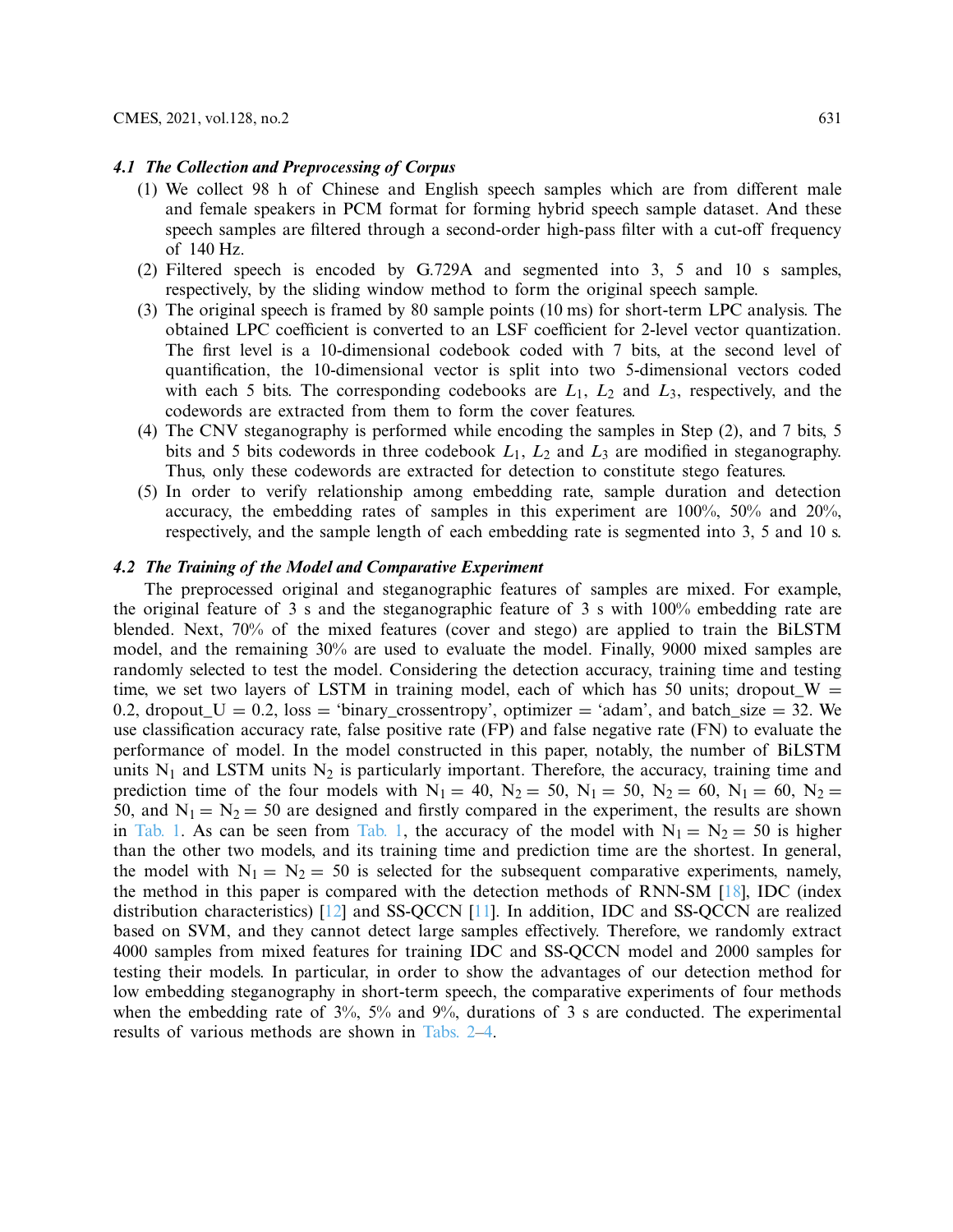<span id="page-9-0"></span>

| Embedding                 | Accuracy,         | $N_1 = 40$ | $N_1 = 50$ | $N_1 = 50$ | $N_1 = 60$ |
|---------------------------|-------------------|------------|------------|------------|------------|
| rate, Time                | Training          | $N_2 = 50$ | $N_2 = 60$ | $N_2 = 50$ | $N_2 = 50$ |
| length                    | time,             |            |            |            |            |
|                           | Prediction        |            |            |            |            |
|                           | time              |            |            |            |            |
| $Er = 20\%$ , $Tl = 3$ s  | Accuracy $(\% )$  | 63.2       | 69.9       | 71.9       | 70.8       |
|                           | Training time (s) | 517        | 562        | 535        | 587        |
|                           | Predict time (s)  | 39.1       | 46.2       | 43.7       | 48.1       |
| $Er = 50\%$ , $Tl = 3 s$  | Accuracy $(\% )$  | 90.8       | 93.0       | 94.7       | 94.6       |
|                           | Training time (s) | 526        | 579        | 541        | 581        |
|                           | Predict time (s)  | 40.2       | 46.7       | 41.2       | 47.8       |
| $Er = 100\%$ , $Tl = 3$ s | Accuracy $(\% )$  | 97.6       | 98.9       | 98.7       | 99.0       |
|                           | Training time (s) | 546        | 567        | 551        | 595        |
|                           | Predict time (s)  | 49.3       | 57.2       | 51.3       | 59.8       |

**Table 1:** The analysis of model size

**Table 2:** Detection results of four methods with different embedding rate and 3 s

<span id="page-9-1"></span>

| Method         | Metric    | Embedding rate |       |      |      |      |      |
|----------------|-----------|----------------|-------|------|------|------|------|
|                |           | 3%             | $5\%$ | 9%   | 20%  | 50%  | 100% |
| <b>BiLSTM</b>  | Acc       | 50             | 51.8  | 60.7 | 75.7 | 96.9 | 99.1 |
|                | <b>FN</b> | 47.0           | 47.8  | 39.8 | 24.5 | 1.66 | 0.25 |
|                | FP        | 49.6           | 48.2  | 41.7 | 21.8 | 4.30 | 1.50 |
| <b>RNN-SM</b>  | Acc       | 48.9           | 50.1  | 51.9 | 67.8 | 90.9 | 99.1 |
|                | <b>FN</b> | 48.1           | 47.7  | 46.8 | 27.0 | 8.78 | 0.44 |
|                | <b>FP</b> | 50.2           | 49.9  | 48.7 | 34.5 | 8.56 | 1.16 |
| <b>IDC</b>     | Acc       | 48.3           | 49.5  | 50.5 | 65.8 | 91.3 | 98.7 |
|                | <b>FN</b> | 47.5           | 50.6  | 40.6 | 33.0 | 8.40 | 1.40 |
|                | <b>FP</b> | 49.9           | 48.4  | 45.4 | 28.7 | 9.10 | 1.30 |
| <b>SS-QCCN</b> | Acc       | 49.2           | 51.2  | 57.2 | 67.4 | 97.0 | 99.9 |
|                | <b>FN</b> | 56.5           | 48.0  | 42.0 | 28.2 | 2.50 | 0.00 |
|                | <b>FP</b> | 45.0           | 49.5  | 41.5 | 37.1 | 3.50 | 0.30 |

It can be seen from [Tabs. 2–](#page-9-1)[4](#page-11-0) that the detection accuracy of four methods increases with the raising of time length and embedding rate. When the embedding rate is greater than 50% and various durations, the detection accuracy of four methods is almost above 90%. and SS-QCCN has a slight advantage, because it selects a large number of high-dimensional features for detection. However, No matter what length of time, when the embedding rate is less than 50%, the accuracy of our method in this paper is obvious superior than that of the other methods. Especially when the embedding rate is 20% and the time length is 10 s, the detection accuracy of the proposed method reaches 88.8%, which is the only detection result close to 90% among the four methods. It can be explained that the proposed method is more suitable for steganography detection in short-term speech with low embedding rate, which is one of the main purposes of this experiment.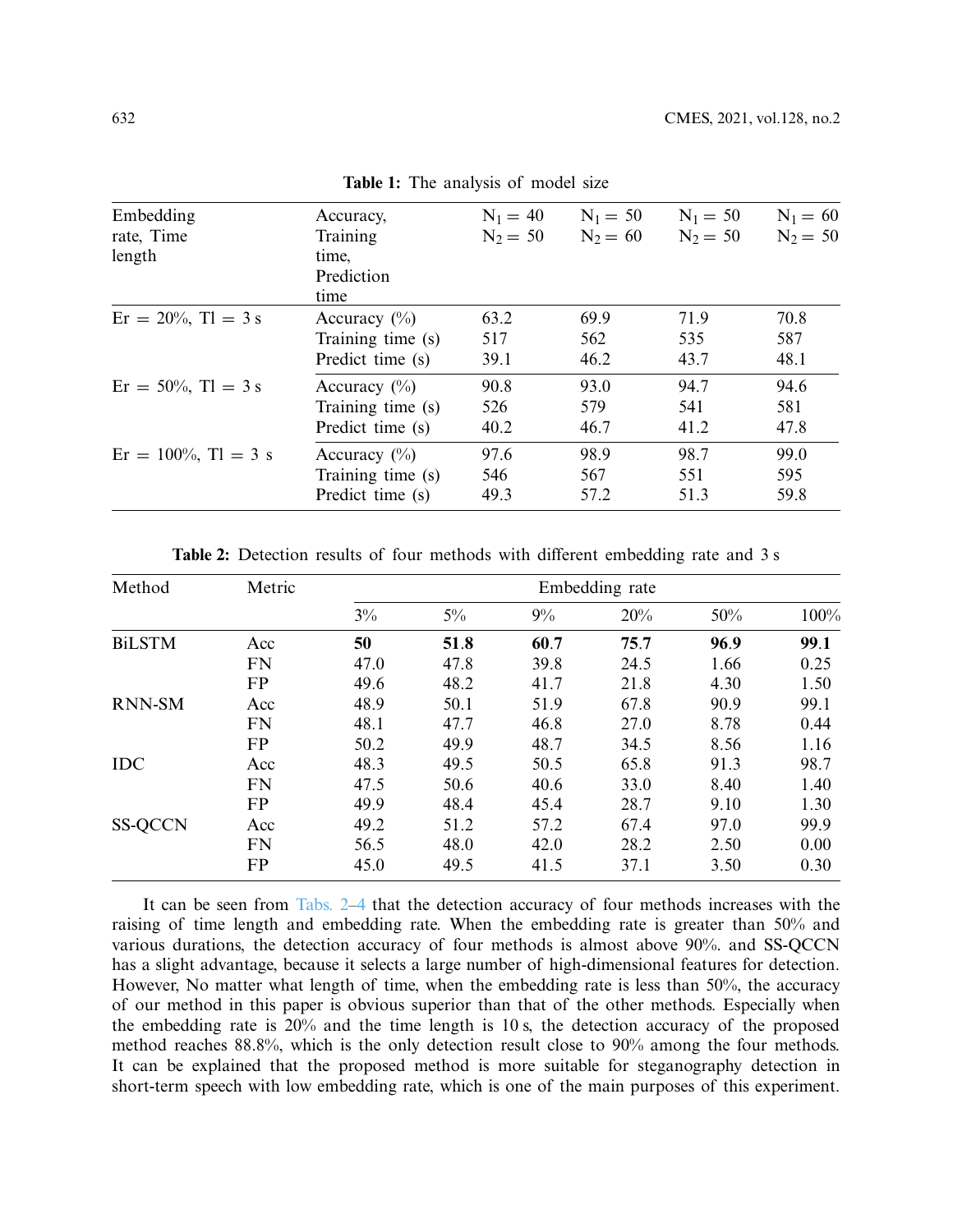In order to further verify advantages of the proposed method in steganography detection for low embedding speech, we add detection experiments of four methods with embedding rate of 3%, 5% and 9% and time length is 3 s, the results are shown in [Tab. 2.](#page-9-1) From [Tab. 2](#page-9-1) that the detection effect of method in this paper is the best of the four methods, when the embedding rate is less than 10% and the same time length. Especially when the embedding rate is only 9%, the detection accuracy of our method reaches 60.7% and shows great advantages over other models (Ours (60.7%) *vs.* RNN-SM (51.9%)), existing models represent unsatisfactory detection performance and their detection results are less than 50%. The reason may be that the input layer of our model can fully represent the correlation features of inter-frame and intra-frame codeword while transforming features from low dimension to high dimension. Generally speaking, the detection result of IDC is relatively unsatisfactory among the four methods, when the embedding rate is less than 50%. The possible reason is that it uses SVM method, which is suitable for small sample classification, and its feature dimension is low.

| Method         | Metric | Embedding rate |      |      |
|----------------|--------|----------------|------|------|
|                |        | 20%            | 50%  | 100% |
| <b>BiLSTM</b>  | Acc    | 76.4           | 93.9 | 99.7 |
|                | FN     | 21.1           | 9.91 | 0.17 |
|                | FP     | 23.7           | 1.65 | 0.34 |
| <b>RNN-SM</b>  | Acc    | 72.1           | 89.1 | 99.4 |
|                | FN     | 34.1           | 19.8 | 0.52 |
|                | FP     | 18.9           | 0.89 | 0.56 |
| IDC            | Acc    | 68.2           | 90.3 | 99.3 |
|                | FN     | 32.2           | 12.4 | 1.10 |
|                | FP     | 29.5           | 7.10 | 0.30 |
| <b>SS-QCCN</b> | Acc    | 71.9           | 98.9 | 99.9 |
|                | FN     | 24.3           | 1.30 | 0.00 |
|                | FP     | 31.9           | 0.90 | 0.10 |

**Table 3:** Detection results of four methods with different embedding rate and 5 s

In order to express the relationship between detection accuracy and embedding rate and time length intuitively, ROC curves at embedding rates of 20% and 50%, durations of 3 s are shown in [Figs. 6a](#page-11-1) and [6b.](#page-11-1) At the same time, the detection accuracy of proposed method is compared with the other three methods at the embedding rate of 20% and 50%, durations of 3, 5 and 10 s, as illustrated in [Fig. 7.](#page-12-0) It can be clearly seen from the diagram that the consequence is consistent with the result of analysis for table data. In addition, to enable online steganalysis, the time for testing each sample should be as short as possible to improve the detection efficiency. Therefore, the average detecting time of proposed method is compared with the other three methods when the embedding rate is 100% in each time length, and the results are shown in [Tab. 5.](#page-12-1)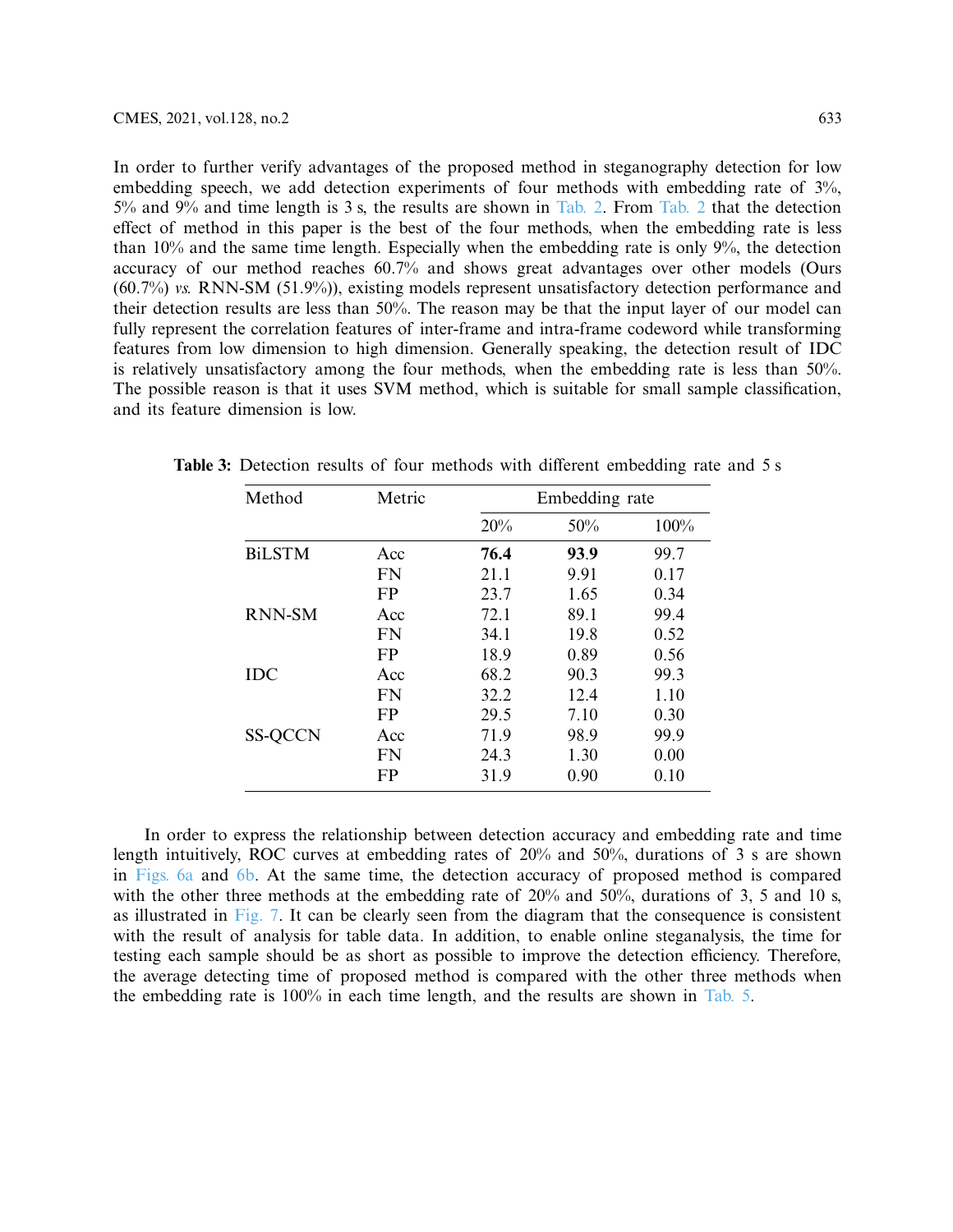| Method         | Metric    | Embedding rate |      |      |  |
|----------------|-----------|----------------|------|------|--|
|                |           | 20%            | 50%  | 100% |  |
| <b>BiLSTM</b>  | Acc       | 88.8           | 93.7 | 99.8 |  |
|                | <b>FN</b> | 5.63           | 5.11 | 0.11 |  |
|                | <b>FP</b> | 15.3           | 6.72 | 0.22 |  |
| <b>RNN-SM</b>  | Acc       | 79.9           | 97.5 | 99.8 |  |
|                | <b>FN</b> | 22.2           | 2.99 | 0.10 |  |
|                | <b>FP</b> | 15.5           | 1.66 | 0.17 |  |
| <b>IDC</b>     | Acc       | 65.8           | 90.5 | 99.7 |  |
|                | <b>FN</b> | 37.9           | 11.0 | 0.50 |  |
|                | <b>FP</b> | 30.6           | 8.10 | 0.20 |  |
| <b>SS-QCCN</b> | Acc       | 75.5           | 99.9 | 100  |  |
|                | <b>FN</b> | 27.9           | 0.10 | 0.00 |  |
|                | FP        | 21.1           | 0.20 | 0.00 |  |

<span id="page-11-0"></span>**Table 4:** Detection results of four methods with different embedding rate and 10 s



<span id="page-11-1"></span>**Figure 6:** ROC curves at different embedding rates and durations of 3 s (a) 20%, 3 s (b) 50%, 3 s

It can be found out from [Tab. 5](#page-12-1) that although the number of BiLSTM units in this model is more than that of RNN-SM, the average testing time of the model is second only to that of RNN-SM model, and testing time of both models is less than 10% of the sample time length, which can realize real-time steganography detection. However, the overhead of SS-QCCN is distinctly higher than the other three methods due to compute a high dimensional feature vector and need to perform PCA reduction. Combined with the detection accuracy and testing time, the method proposed in this paper is obviously better than other methods.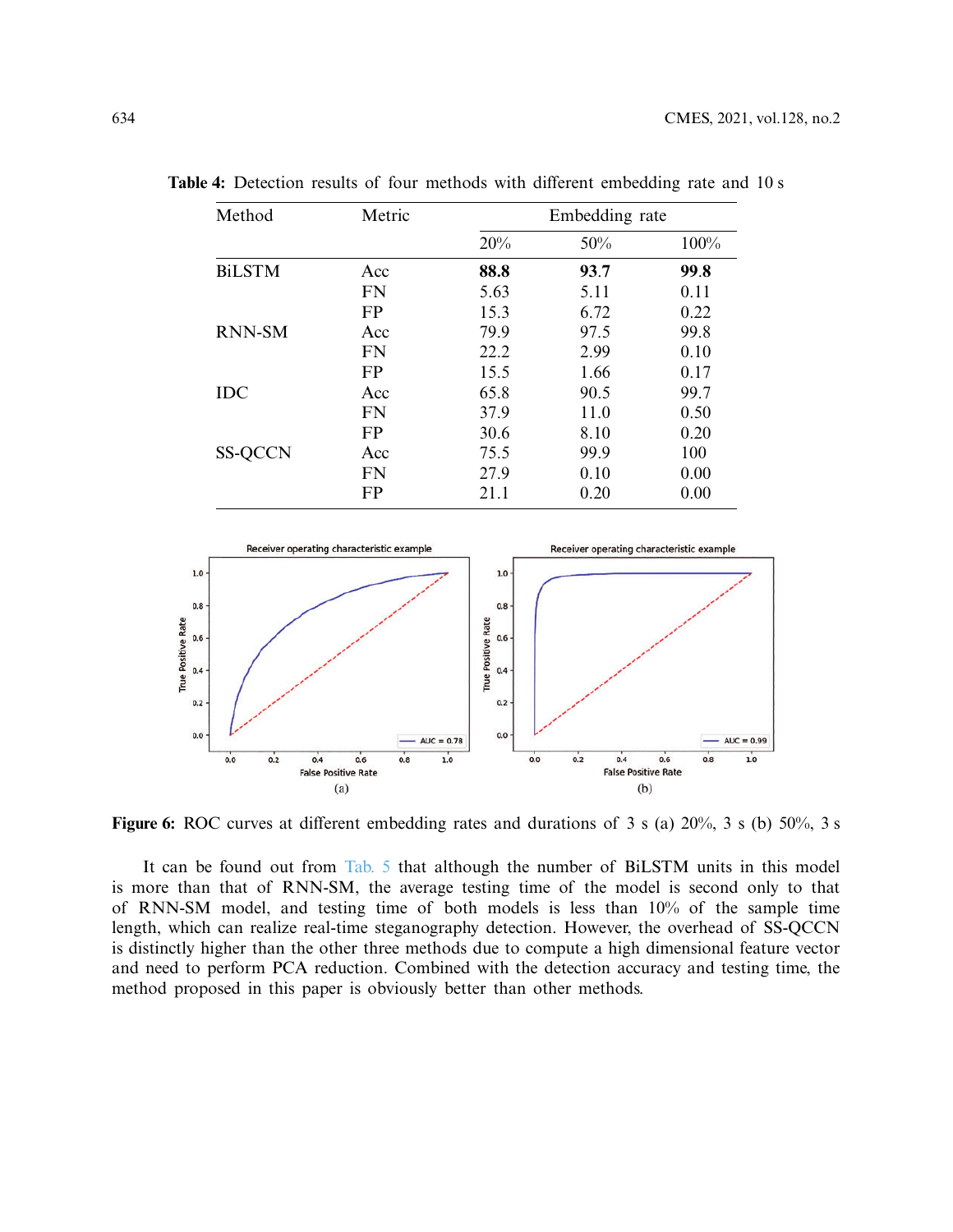

<span id="page-12-1"></span>**Figure 7:** Accuracy comparison of four models with embedding rate of 20% and 50% at duration 3, and 5 s

<span id="page-12-0"></span>

| Method         |      | Testing time |                 |
|----------------|------|--------------|-----------------|
|                | 3s   | 5 s          | 10 <sub>s</sub> |
| <b>BiLSTM</b>  | 0.24 | 0.35         | 0.43            |
| <b>RNN-SM</b>  | 0.22 | 0.31         | 0.38            |
| <b>IDC</b>     | 0.83 | 0.94         | 1.22            |
| <b>SS-QCCN</b> | 1.64 | 1.91         | 2.13            |

**Table 5:** Testing time comparison at embedding rate 100%

## **5 Conclusion and Innovation**

To detect CNV-QIM steganography with low embedding rate in low bit-rate speech codec, a steganalysis algorithm based on the BiLSTM neural network model is proposed in this paper, and it achieved good detection results for CNV-QIM steganography of low bit-rate speech codec in VoIP streams. Compared with RNN-SM, IDC and SS-QCCN, the method in this paper has a higher detection accuracy for short samples with low embedding rates. When the embedding rate is 20% and the duration is 3 s, the detection accuracy reaches 75.7%, which is higher than that of the RNN-SM method by up to 11.7%. Especially when the embedding rate is only 9% and durations of 3 s, the detection accuracy of our method reaches 60.7% and shows great advantages over other models. Furthermore, in terms of detection efficiency, the average testing time of samples (100% embedding) is 0.3 s, which shows that the method can realize real-time steganography detection of VoIP streams.

There are two innovations in this paper: (1) Accurate steganography detection in low bit rate speech with low embedding rate is realized by building code-word correlation model using BiLSTM. (2) Real-time detection for timely voice is achieved.

**Acknowledgement:** This work was supported by grants from the National Natural Science Foundation of China (No. 61862002). The authors would like to thank the anonymous reviewers for their valuable suggestions.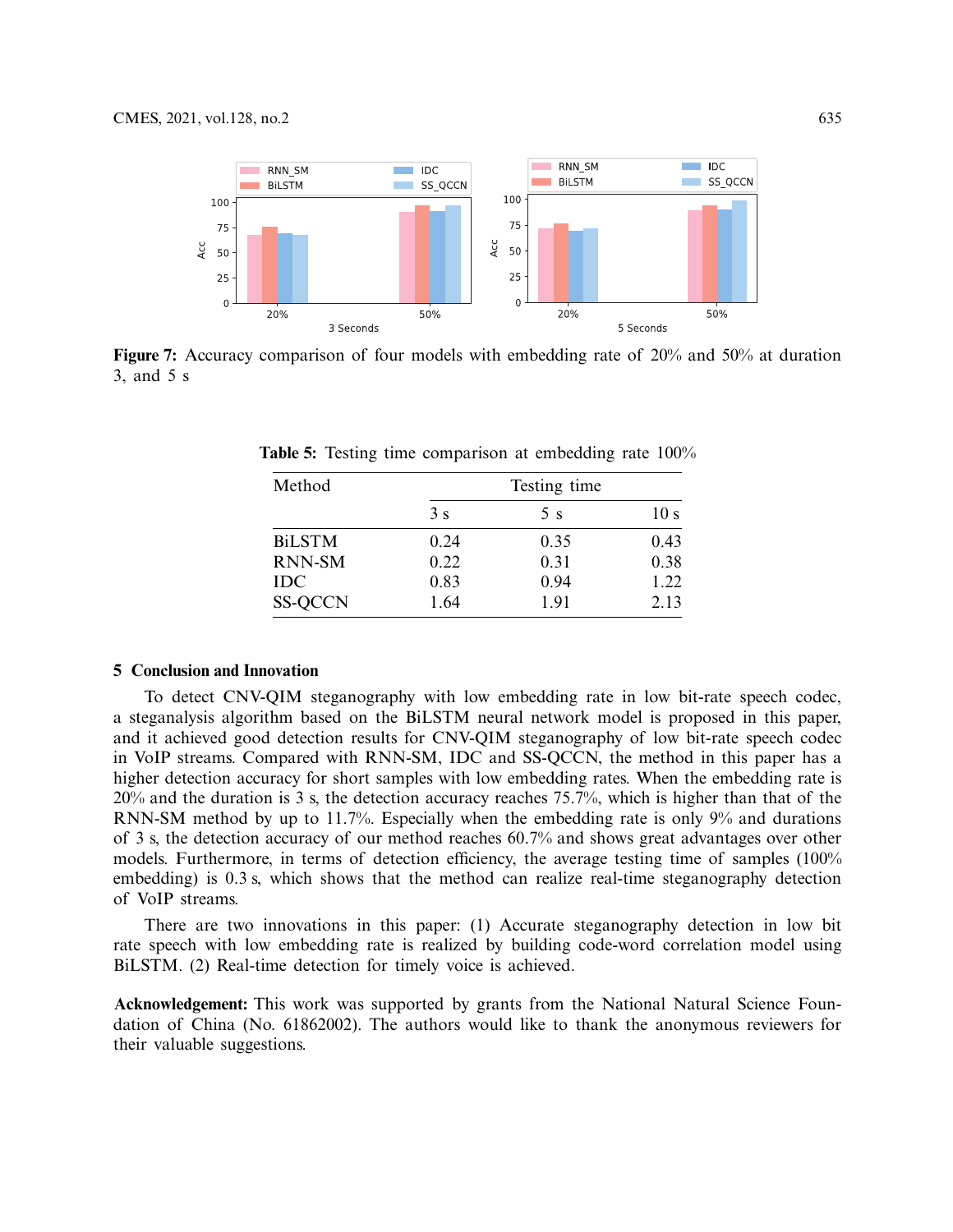**Funding Statement:** This research was supported by the National Natural Science Foundation of China (No. 61862002).

**Conflicts of Interest:** The authors declare that they have no conflicts of interest to report regarding the present study.

## **References**

- <span id="page-13-0"></span>1. Tian, H., Sun, J., Chang, C. C., Qin, J., Chen, Y. (2017). Hiding information into voice-overip streams using adaptive bitrate modulation. *IEEE Communications Letters, 21(4),* 749–752. DOI [10.1109/LCOMM.2017.2659718.](http://dx.doi.org/10.1109/LCOMM.2017.2659718)
- <span id="page-13-1"></span>2. Qin, C., Hu, Y. C. (2016). Reversible data hiding in vq index table with lossless coding and adaptive switching mechanism. *Signal Process, 29,* 48–55. DOI [10.1016/j.sigpro.2016.05.032.](http://dx.doi.org/10.1016/j.sigpro.2016.05.032)
- <span id="page-13-2"></span>3. Huang, Y. F., Liu, C. H., Tang, S. Y. (2012). Steganography integration into a low-bit rate speech codec. *IEEE Transactions on Information Forensics and Security, 7(6),* 1865–1875. DOI [10.1109/TIFS.2012.2218599.](http://dx.doi.org/10.1109/TIFS.2012.2218599)
- <span id="page-13-3"></span>4. Tian, H., Sun, J., Chang, C. C., Huang, Y., Chen, Y. (2018). Detecting bitrate modulationbased covert voice-over-ip communication. *IEEE Communications Letters, 22(6),* 1196–1199. DOI [10.1109/LCOMM.2018.2822804.](http://dx.doi.org/10.1109/LCOMM.2018.2822804)
- <span id="page-13-4"></span>5. Xiao, B., Huang, Y. F., Tang, S. Y. (2008). An approach to information hiding in low bit-rate speech stream. *IEEE Global Telecommunications Conference*, pp. 1–5. New Orleans, LA, USA.
- <span id="page-13-5"></span>6. Yan, D. Q., Wang, R. D. (2014). Detection of m-p3stego exploiting recompression calibration-based feature. *Multimedia Tools and Applications, 72(1),* 865–878. DOI [10.1007/s11042-013-1406-z.](http://dx.doi.org/10.1007/s11042-013-1406-z)
- <span id="page-13-6"></span>7. Guo, H., Yan, D., Wang, R., Wang, Z., Wang, L. et al. (2015).Mp3 steganalysis based on difference statistics. *Computer Engineering and Applications, 51(7),* 88–92.
- <span id="page-13-7"></span>8. Tian, H., Wu, Y., Huang, Y., Liu, J., Chen, Y. et al. (2015). Steganalysis of low bit-rate speech based on statistic characteristics of pulse positions. *10th International Conference on Availability, Reliability and Security*, pp. 455–460. Toulouse, France, August.
- <span id="page-13-8"></span>9. Li, S. B., Jia, Y. Z., Fu, J. Y., Dai, Q. X. (2014). Detection of pitch modulation information hiding based on code-book correlation network. *Chinese Journal of Computers, 37(10),* 2107–2116.
- <span id="page-13-9"></span>10. Li, S. B., Huang, Y. F., Lu, J. C. (2013). Detection of QIM steganography in low bit-rate speech codec based on statistical models and SVM. *Chinese Journal of Computers, 36(6),* 1168–1176. DOI [10.3724/SP.J.1016.2013.01168.](http://dx.doi.org/10.3724/SP.J.1016.2013.01168)
- <span id="page-13-10"></span>11. Li, S. B., Jia, Y. Z., Kuo, C. C. (2017). Steganalysis of QIM steganography in low-bit-rate speech signals. *IEEE/ACM Transactions on Audio, Speech, and Language Processing, 25(5),* 1011–1022. DOI [10.1109/TASLP.2017.2676356.](http://dx.doi.org/10.1109/TASLP.2017.2676356)
- <span id="page-13-11"></span>12. Li, S. B., Tao, H. Z., Huang, Y. F. (2012). Detection of quantization index modulation steganography in G. 723.1 bit stream based on quantization index sequence analysis. *Journal of Zhejiang University-SCIENCE C, 13(8),* 624–634. DOI [10.1631/jzus.C1100374.](http://dx.doi.org/10.1631/jzus.C1100374)
- <span id="page-13-12"></span>13. Yang, Z. L., Guo, X. Q., Chen, Z. M., Huang, Y. F., Zhang, Y. J. (2018). RNN-stega: Linguistic steganography based on recurrent neural networks. *IEEE Transactions on Information Forensics and Security, 14(5),* 1280–1295. DOI [10.1109/TIFS.2018.2871746.](http://dx.doi.org/10.1109/TIFS.2018.2871746)
- <span id="page-13-13"></span>14. Yang, Z. L., Zhang, S. Y., Hu, Y. T., Hu, Z. W., Huang, Y. F. (2020). VAE-Stega: Linguistic steganography based on variational auto-encoder. *IEEE Transactions on Information Forensics and Security, 16,* 880–895. DOI [10.1109/TIFS.10206.](http://dx.doi.org/10.1109/TIFS.10206)
- <span id="page-13-14"></span>15. Graves, A., Schmidhuber, J. (2005). Framewise phoneme classification with bidirectional lstm and other neural network architectures. *Neural Networks, 18(5),* 602–610. DOI [10.1016/j.neunet.2005.06.042.](http://dx.doi.org/10.1016/j.neunet.2005.06.042)
- <span id="page-13-15"></span>16. Chen, C. T., Zhuo, R., Ren, J. T. (2019). Gated recurrent neural network with sentimental relations for sentiment classification. *Information Sciences, 502,* 268–278. DOI [10.1016/j.ins.2019.06.050.](http://dx.doi.org/10.1016/j.ins.2019.06.050)